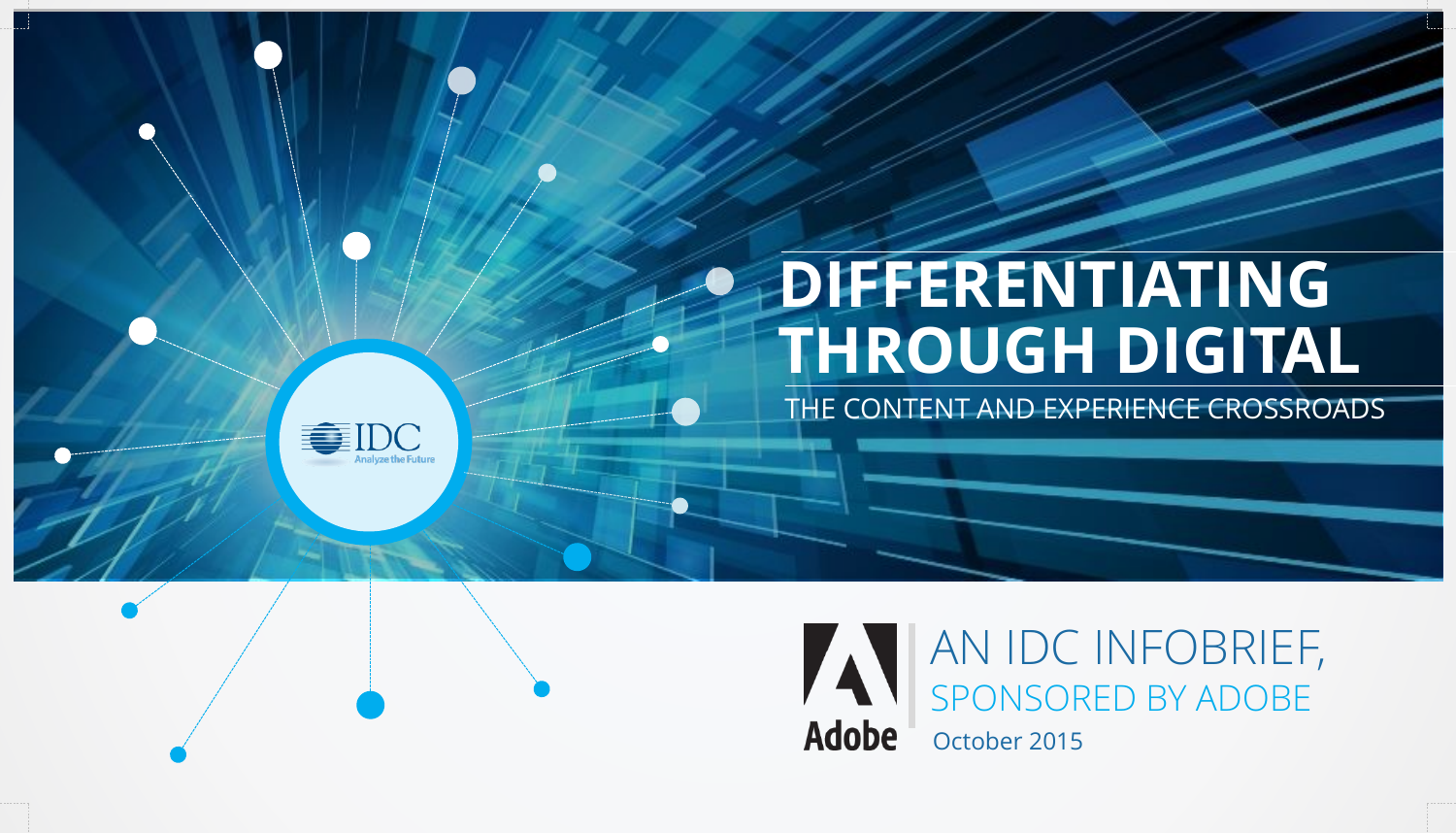Over the past five years online shopping in the UK has continued to see exponential growth as consumers become increasingly confident with the channel.

For UK retailers, however, with a mix of physical and online stores, a growing digital divide has emerged between customer experience in-store and online. For most retailers, the majority of their business still comes from physical stores, even though they are investing far less to digitally enable the stores than they are investing online.

However, **66%** of retailers have an active digital transformation programme, and **56%** of those have a cross-channel digital transformation strategy. **67%** of UK retailers said that understanding and mapping the digital behavior and expectations of consumers is core to their digital transformation success.

So to remain competitive in the UK retail industry it is essential that retailers leverage the potential of digital technologies to deliver rich, seamless and low-friction cross-channel customer experiences.





Adobe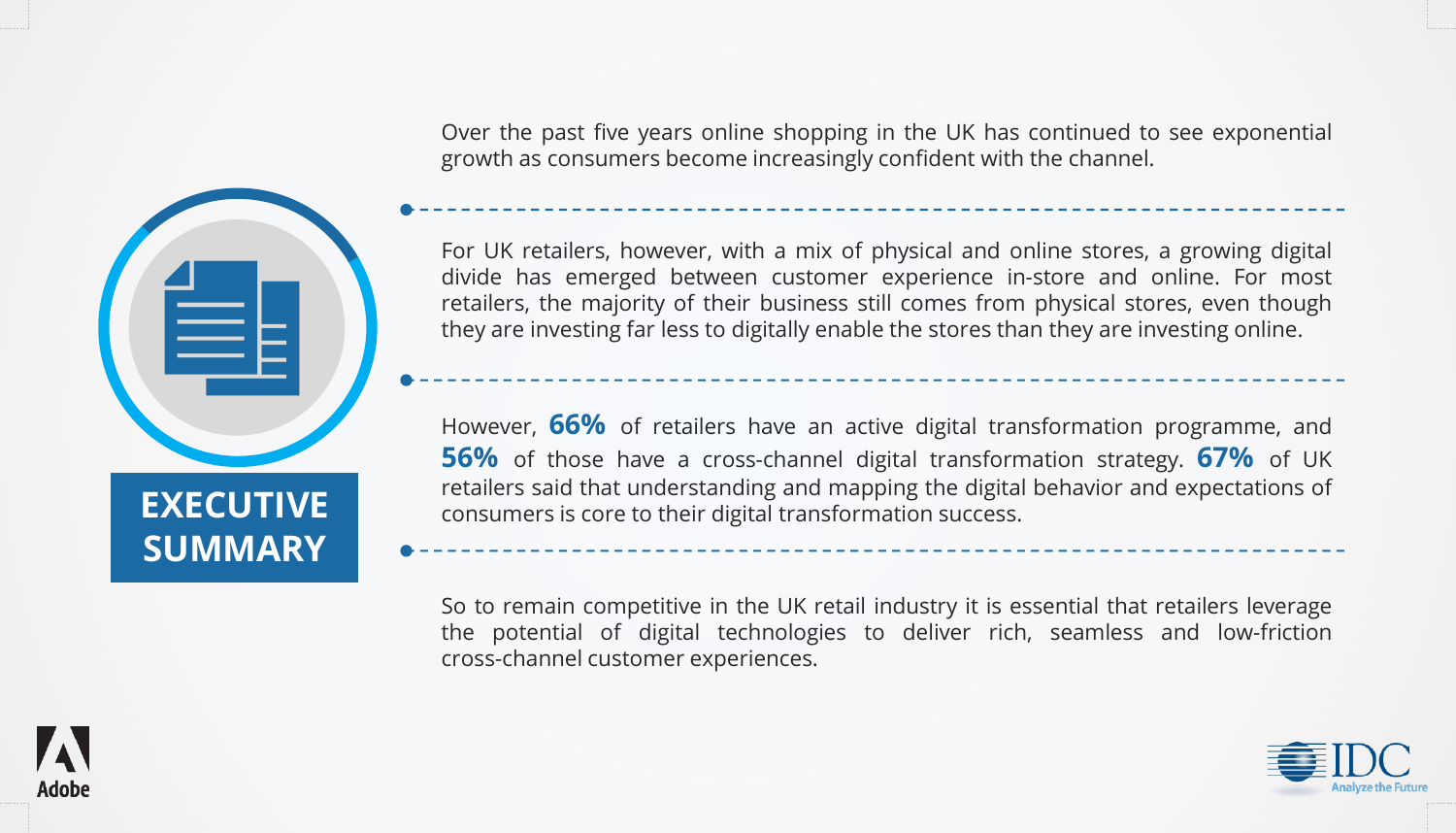#### WHY LOCATION IS A KEY DIGITAL DIFFERENTIATOR

Adobe

The next evolution in rich digital engagement is contextual based on whether a consumer is in a store, at home or elsewhere.



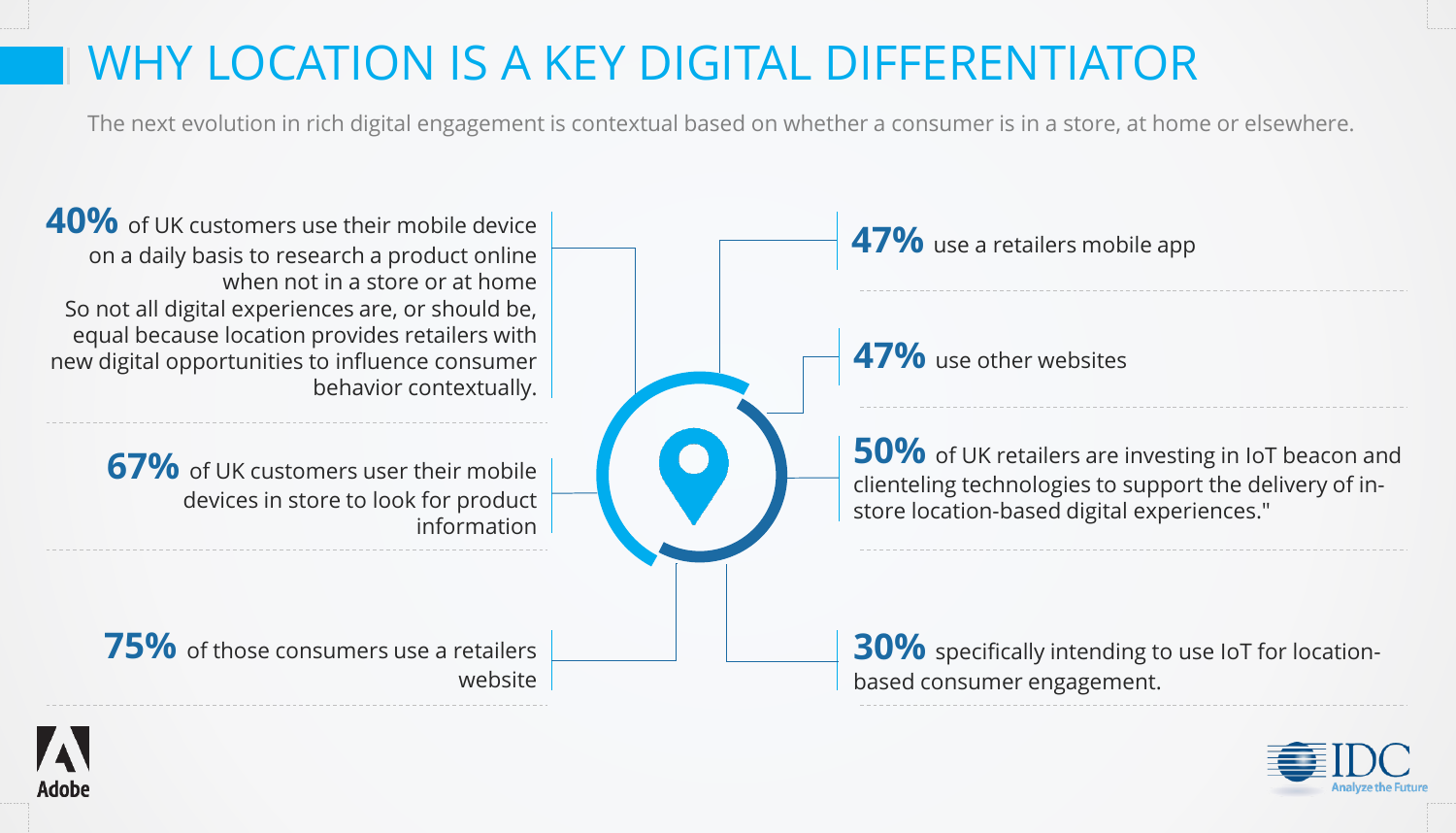## HOW DIGITAL EXPERIENCES ARE GROWING IN-STORE



Customer experience is quickly becoming as important a purchasing factor for consumers as the established tenets of brand, product and price.



From a digital perspective customer experience has been driven through online shopping experiences with little development in-store.

Adobe



The growing demand for rich digital content delivered in-store is best demonstrated, when available, by consumer use of the following digitally driven experiences:

#### **56%**

engage sales assistants and when digitally enabled 34% want additional information and demonstrations

#### **34%**

use digital signage and shelf-labels

#### **17%**

use interactive display technology (i.e., store windows and changing rooms)



Using digital in-store is still in its infancy but consumers increasingly expect the personalized digital experience found online to be available in stores.



The ability to create, refine and deploy rich digital experiences efficiently at scale across a large retail estate to numerous touchpoint technologies, as above, requires a flexible creative platform at its core.

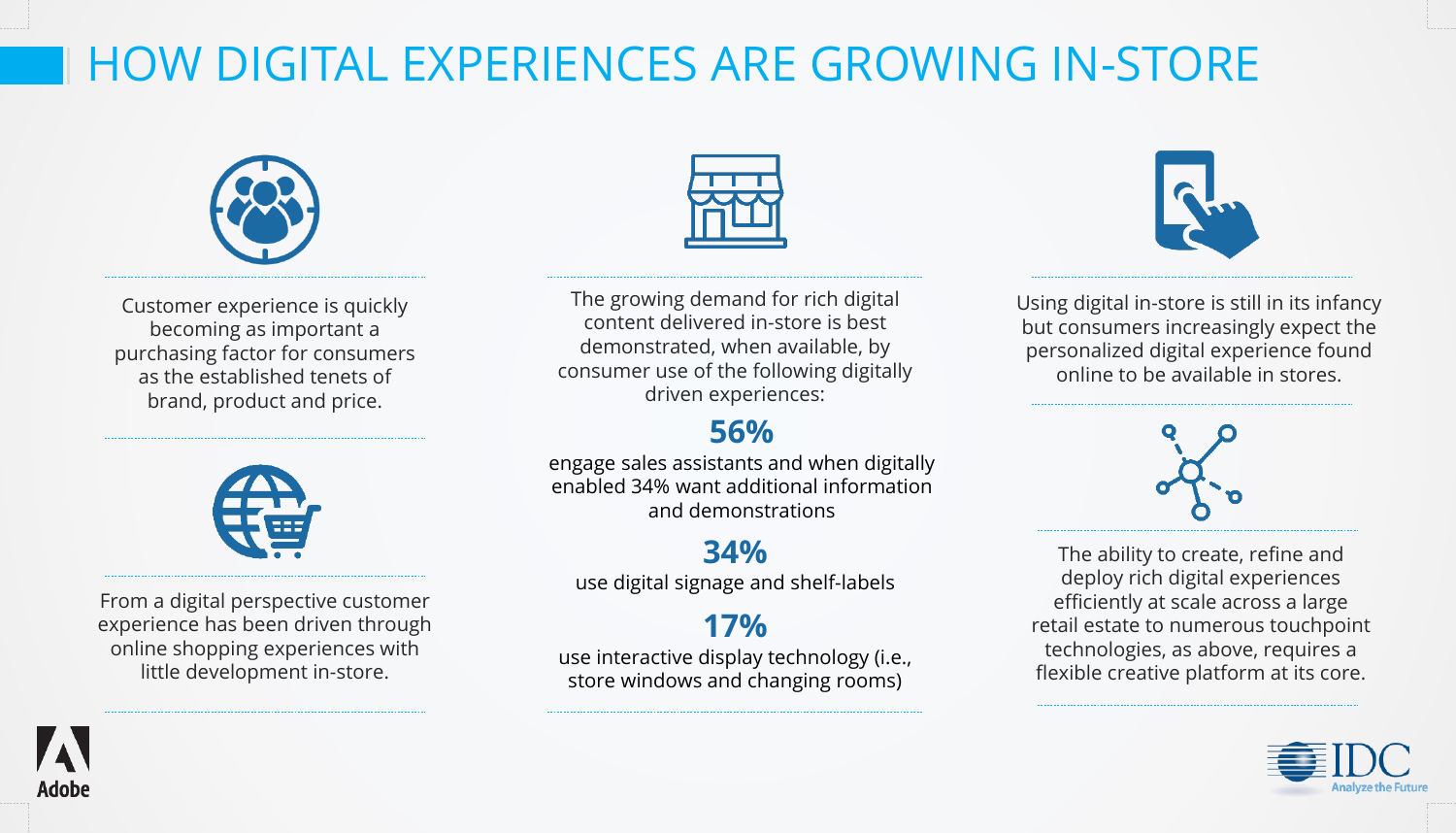### HOW DIGITAL IS IMPACTING BUSINESS PRIORITIES



The ripple effect of the 2008 global economic slowdown impacted the priorities of UK retailers for years afterwards. While the UK retail market has yet to fully recover to pre-crisis levels, it has stabilized and retailers have adjusted to the new but more challenging market dynamics.



Despite the challenging economic climate retailers are witnessing a significant change in the retail experience driven by the growing cross-channel digital behavior, and expectation, of consumers.



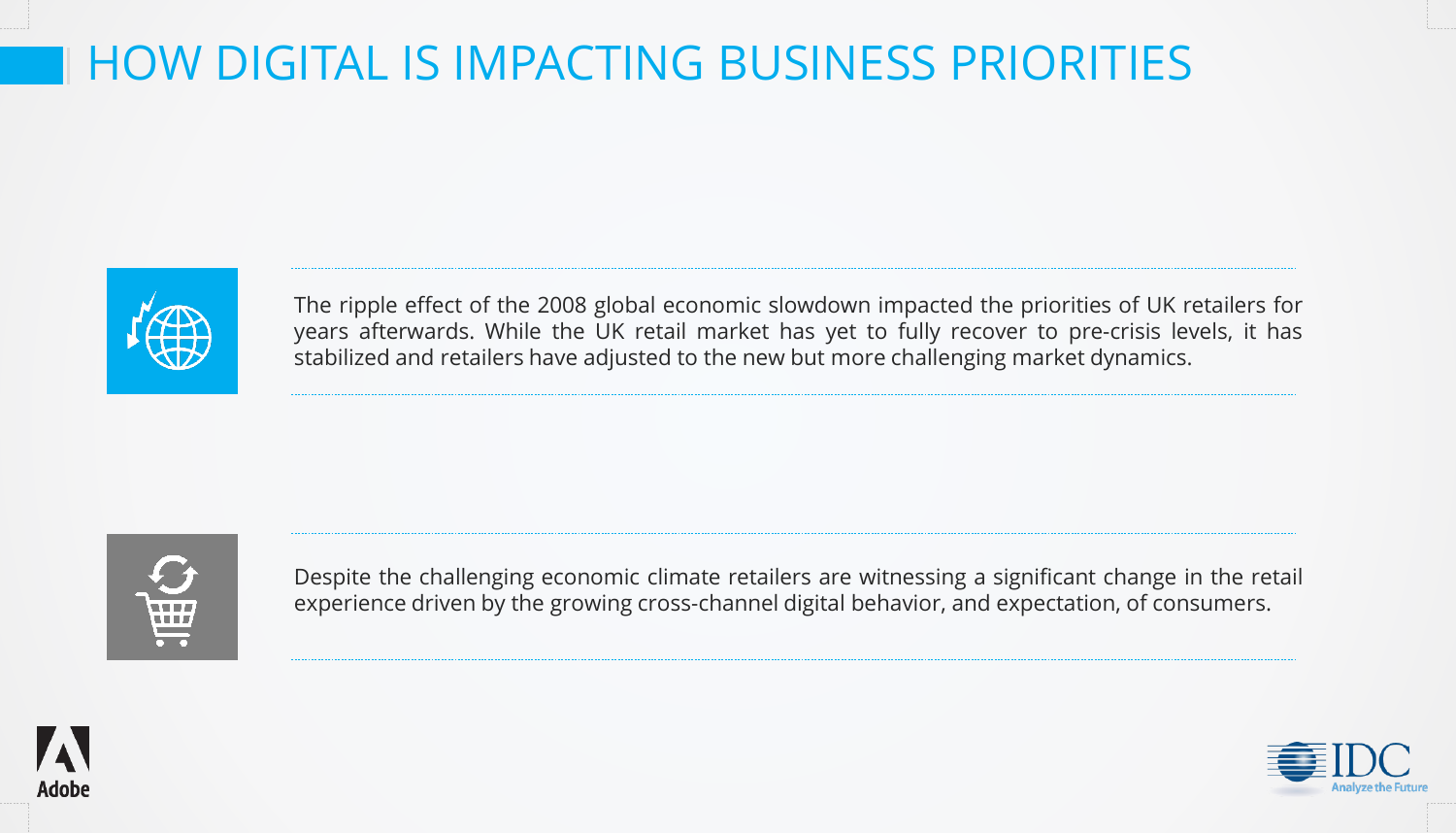## HOW DIGITAL IS IMPACTING BUSINESS PRIORITIES

#### The top 5 business initiatives for UK retailers are to:



89% of UK retailers are now addressing these initiatives through a business-led digital transformation strategy. Retailers are in a period of forced evolution, and in a challenging economic environment combined with rapidly changing consumer behavior only the fittest will survive.



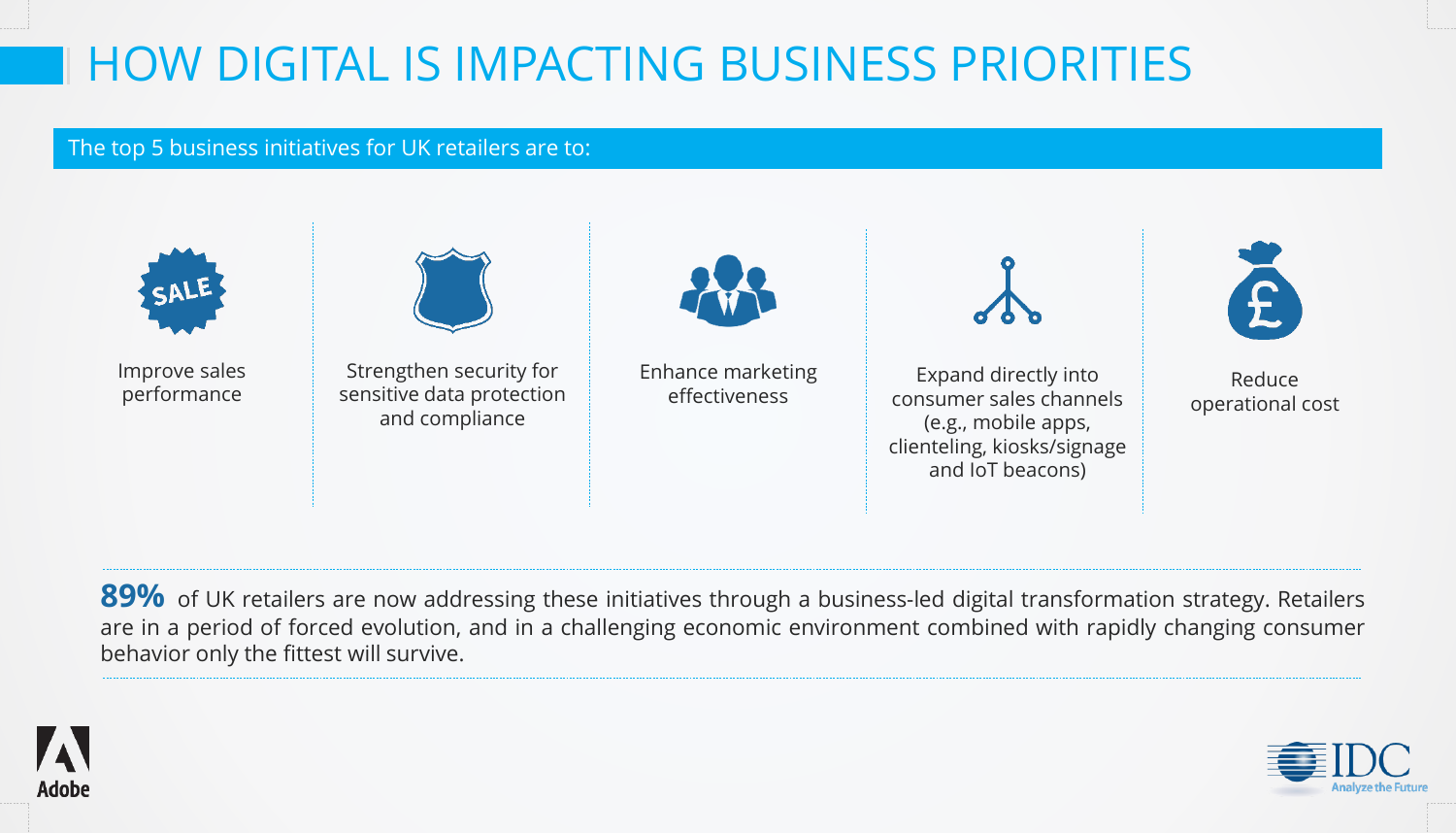#### WHY COLLABORATION IS JUST AS IMPORTANT AS THE CONSUMER

The realignment of retailing from per-channel to cross-channel is seen most publicly in how digital customer experiences are delivered. To deliver channel-agnostic digital experiences, however, retailers also have to collaborate more effectively internally, and with external parties, in terms of creative and document content.

**89%** of business executives at UK retailers said cooperation between departments and teams is core to their digital transformation success. **56%** also said that addressing compliance and regulatory implications is very important. Only **36%** of retailers, however, are planning to adopt or have already adopted cloud-based **content collaboration** tools and **47%** are using cloud services to **sync and share** digital content across internal teams and external companies.

As content remains **"king"** when it comes to providing cross-channel digital experiences, it is essential for retailers to remove the complexity of collaboration in creative and document content.



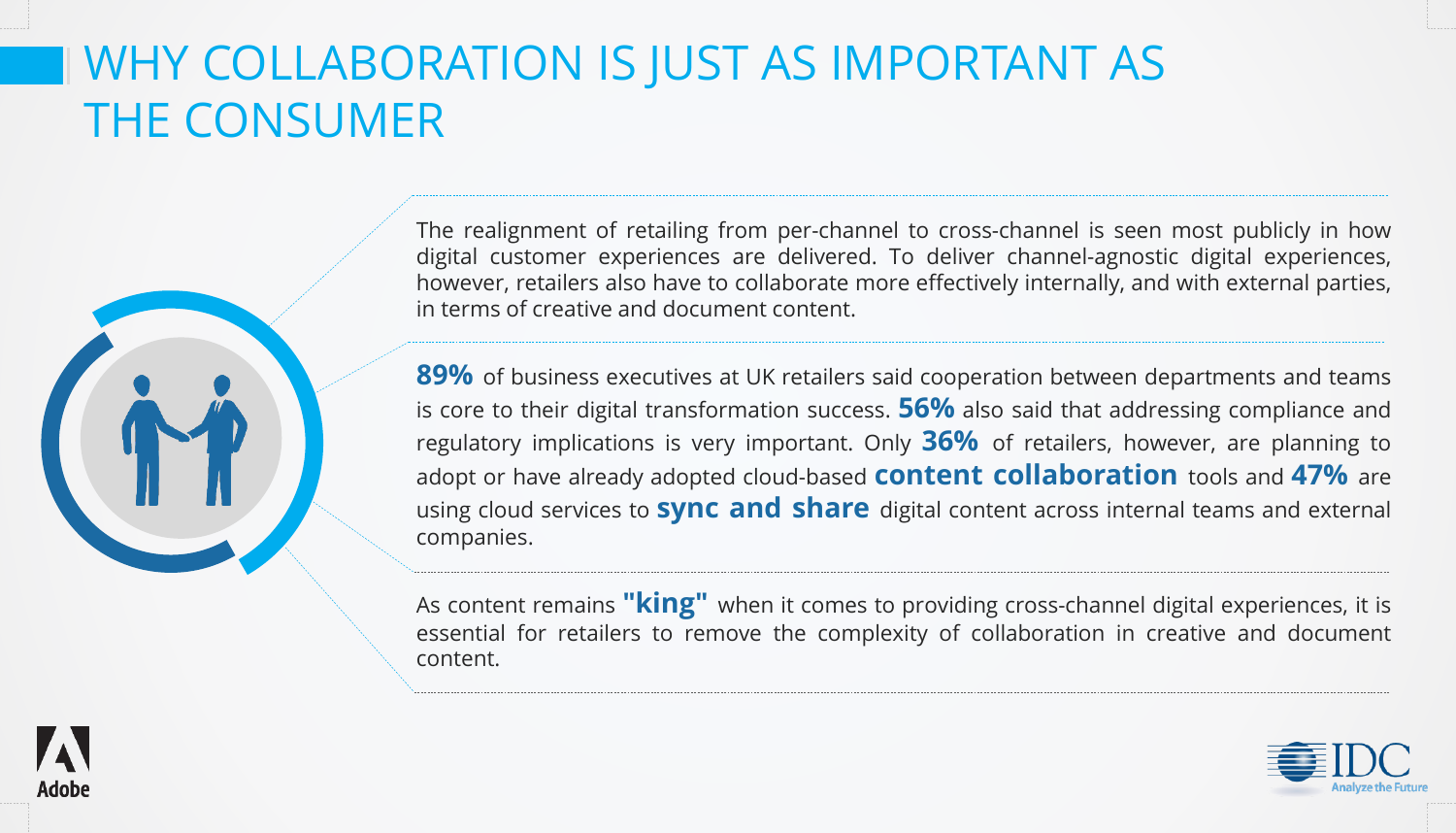### HOW IT IS EVOLVING TO SUPPORT DIGITAL



The impact of changing consumer expectations, when engaging across channels, means retailers need to react more quickly than ever before.

**Adobe** 



This need to react more quickly is core to digital transformation for retailers — and technology is the enabler. For many retailers, however, IT functions have been the builders of solutions but now have to become the brokers of services.

| j.                 |  |
|--------------------|--|
| <b>WHITE</b>       |  |
| the control of the |  |

**60%** of a UK retailer's IT budget is still controlled by the IT department, but **72%** of the remainder is currently spent by the marketing and communication teams with IT's involvement. However, **59%** of the budget controlled by IT is now focused on growth and innovation activities to directly support business priorities and **20%** is for compliance and regulatory technology investments.

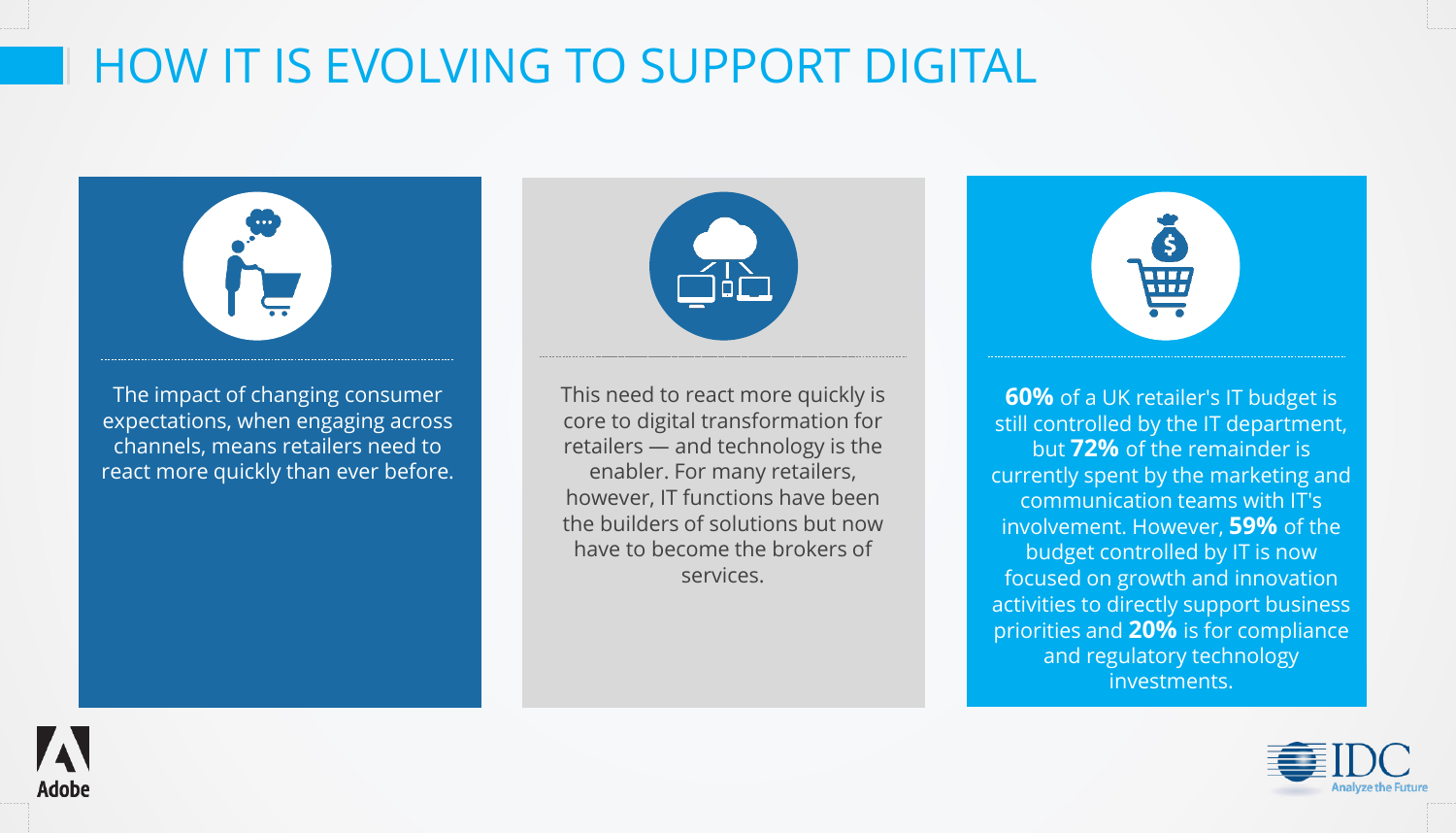### HOW IT IS EVOLVING TO SUPPORT DIGITAL



IT departments, led by the CIO, are adjusting to the new operational reality, with **56%** of UK retailers indicating that cloud-based solutions are of high importance for fast time to market for their digital transformation strategy.

**Adobe** 





A vendor's thorough understanding of the retail industry is the number 1 criteria when choosing a supplier, in addition to cost of course.

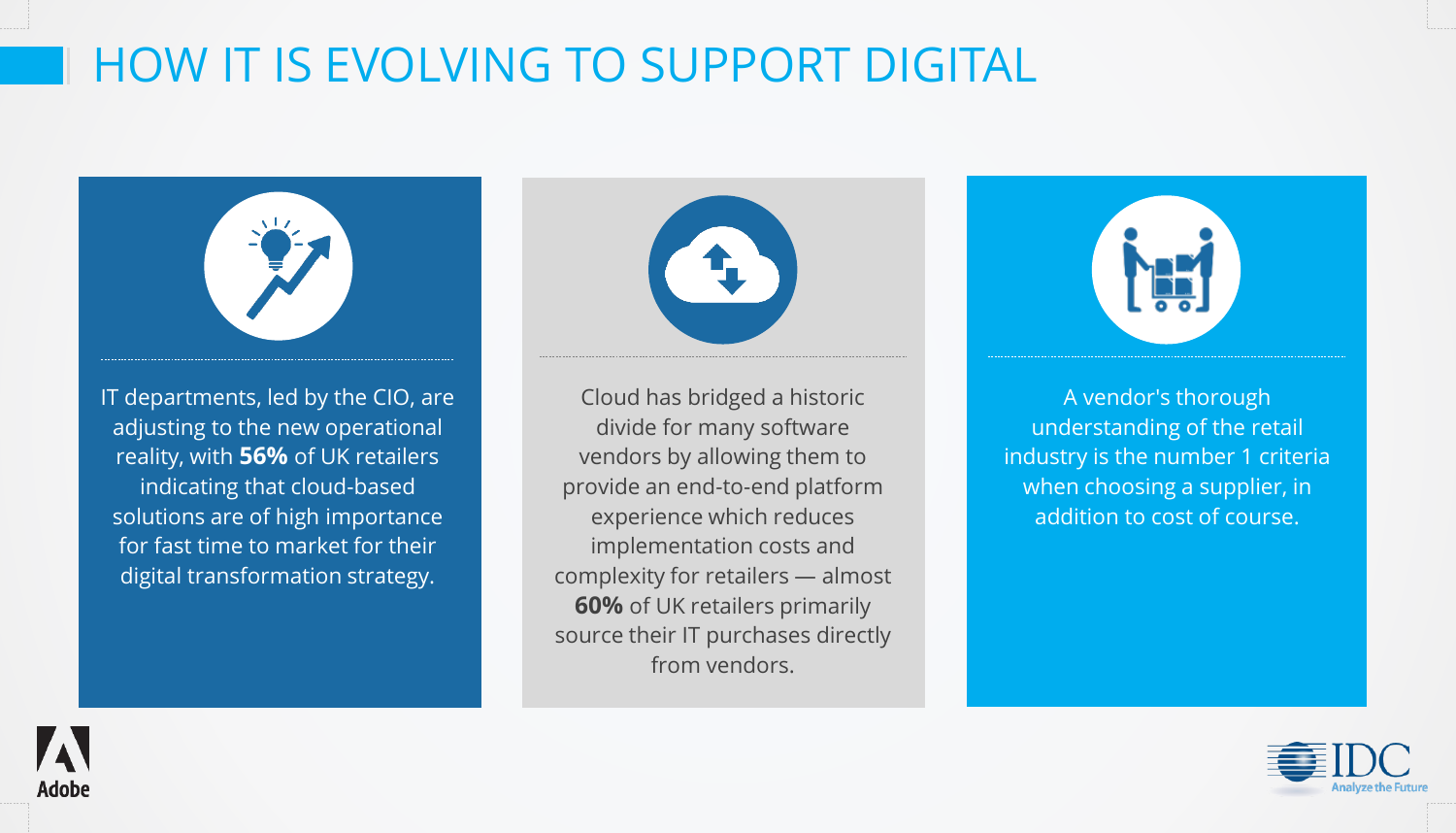### WHY A SECURE IDENTITY ENABLES CREATIVE FREEDOM



The pressure on retailers to rapidly deliver new creative content to the increasing number of digital touchpoints that consumers interact with continues to grow, and this in turn exposes them to security risks.

The creation, ownership, sourcing, sharing and deployment of this IP raises the risk of potential security breaches that could cause brand, reputational and competitive damage.



Adob

To combat this, **62%** of UK retailers will invest in security related solutions over the coming <sup>12</sup> months — and **52%** of those are investing in solutions to provide identity and access management.

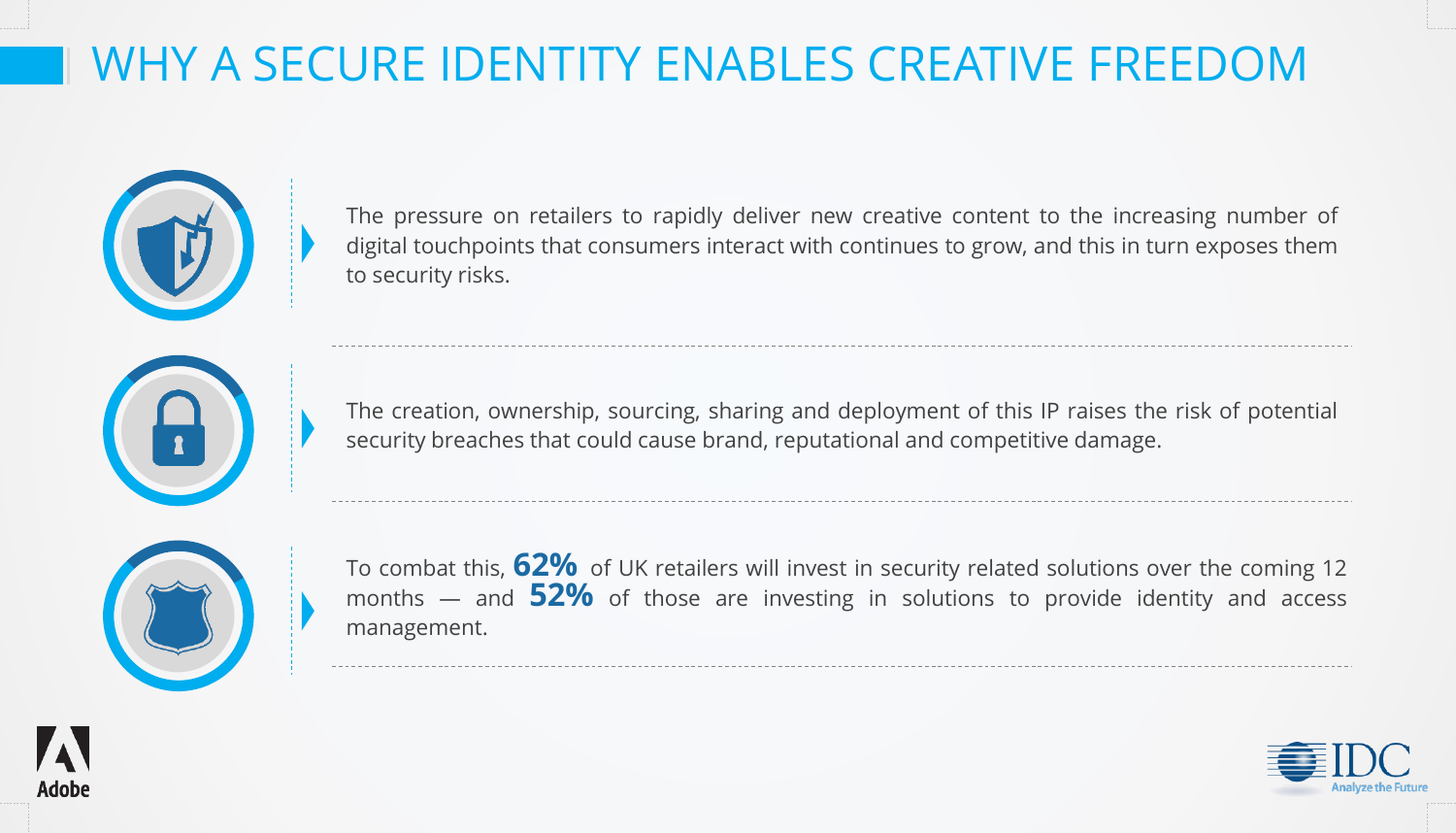### WHY A SECURE IDENTITY ENABLES CREATIVE FREEDOM



When choosing a secure digital platform for creative and/or document content it is essential for it to have single sign-on across all creative tools and for content encryption both in transit and at rest.

Securely managing the singular identity of content creators across their creative tools enables retailers to minimize the risk of IP loss or misplacement and maximizes employees' ability to create rich digital content from anywhere at any time to any digital touchpoint.

All UK retail business executives surveyed have prioritized digital security as core to their digital transformation strategy.



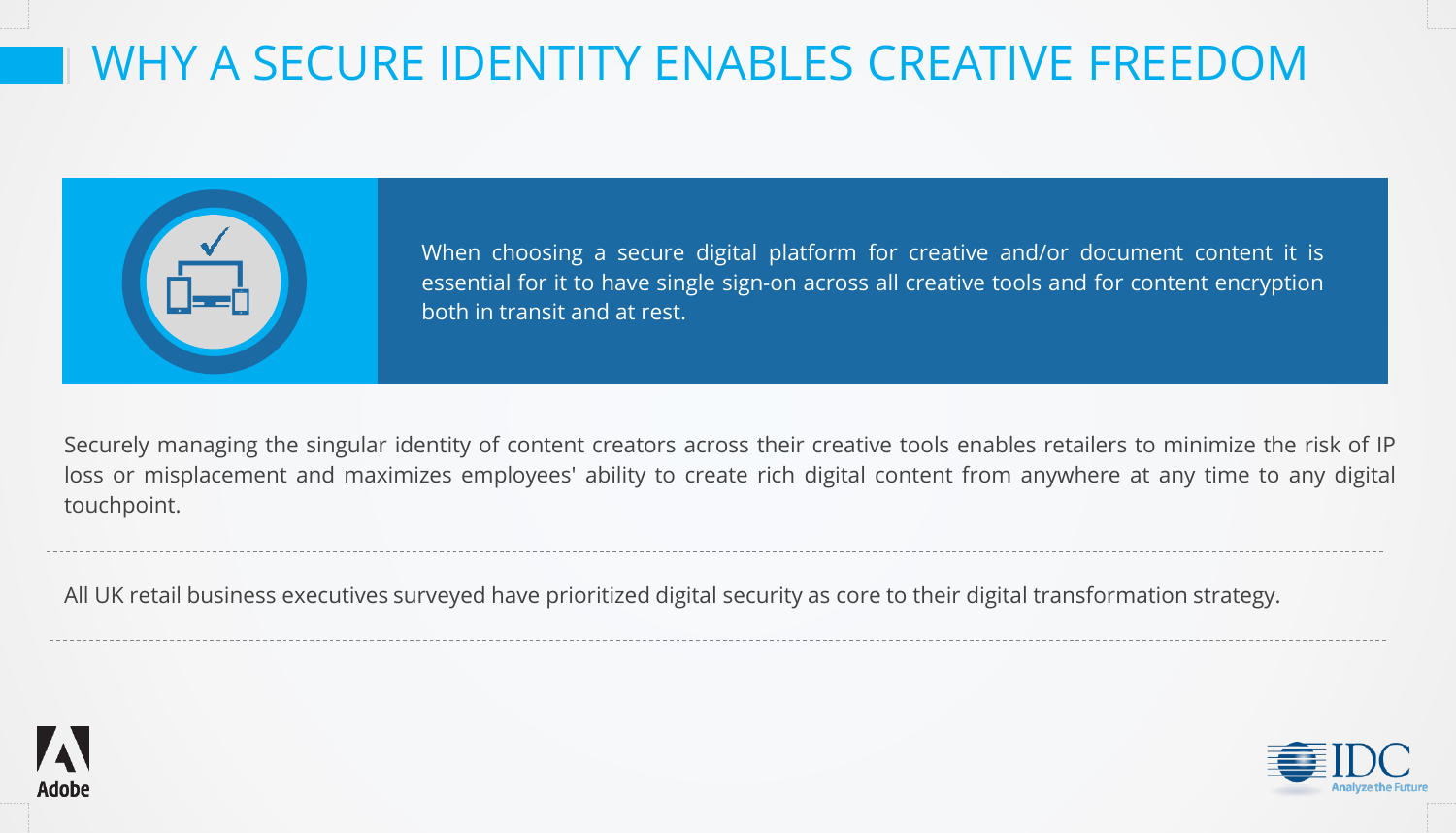### WHY A SECURE IDENTITY ENABLES CREATIVE FREEDOM



SUPPLY CHAIN & FULFILLMENT

Optimise supply chain processes for Omnichannel service efficiency

Adopting flexible fulfillment models using stores and central hubs

Inventory and order visibility / efficiencies



#### MARKETING & **MERCHANDISE**

Merchandising integration across all channels

Near-real-time predictive planning and marketing

Collective intelligence



**CUSTOMER EXPERIENCE** 

Evolution of the store experience 'Digitizing the store'

Omni-channel customer engagements 'single customer view'



#### IT INFRASTRUCTURE

Customer-centric IT & organizational integration

> Cloud application services

Real-time architecture

Data consolidation to create a predictive intelligence foundation



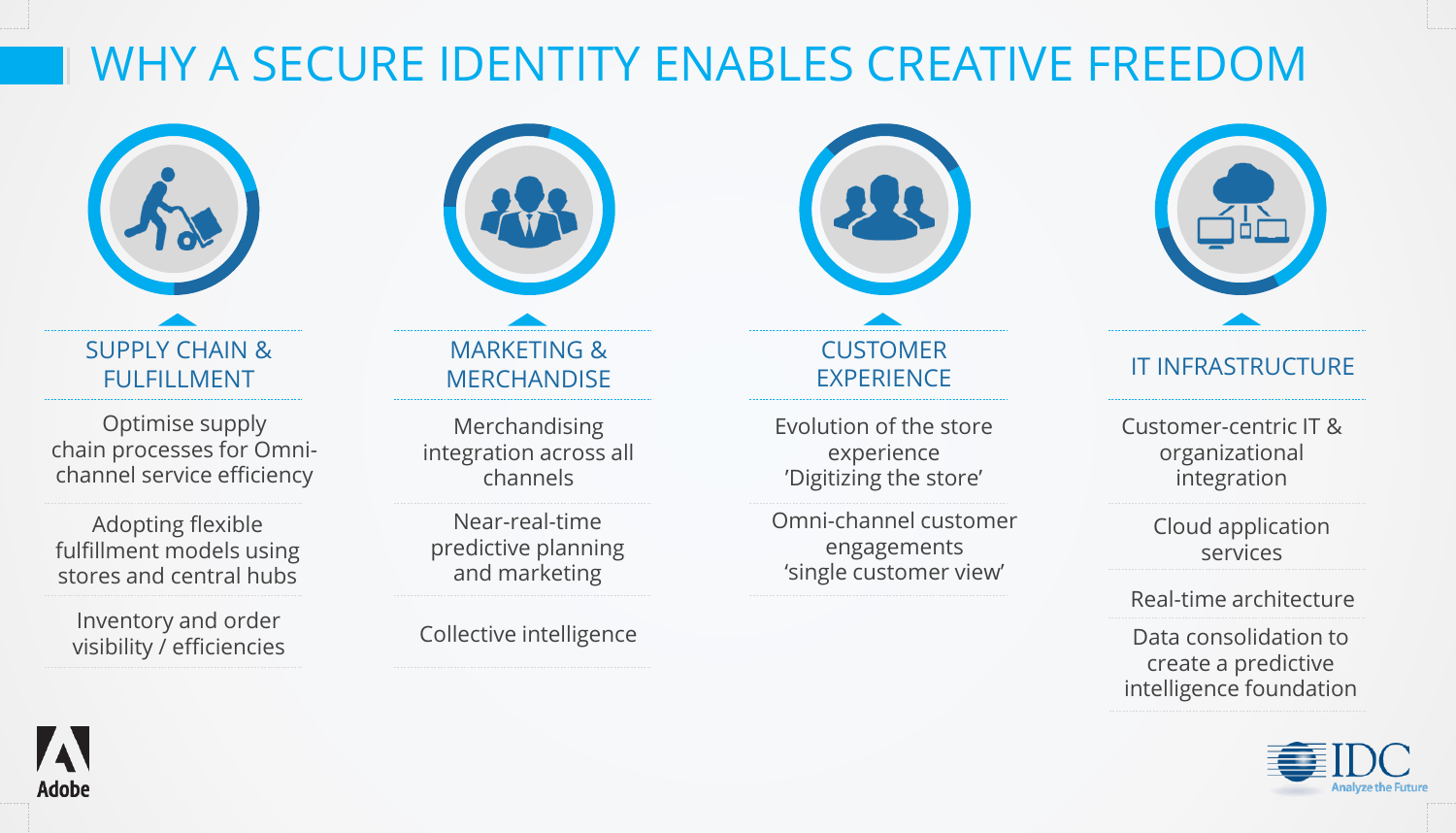#### ESSENTIAL GUIDANCE

Consumers increasingly expect low-friction digital experiences to follow them across devices inside and outside of stores. So while content remains "king", it is collaboratively creating, sharing and delivering content, across internal retail channels for numerous consumer touchpoints, that is a competitive differentiator.

Customer experiences, and the IP at the heart of them, are becoming just as important as a differentiator for consumers as a retailer's brand, product and pricing.

To meet this challenge retailers must adopt more than just creative and document authoring tools they need to use powerful tools backed by a singular collaborative software platform that also integrates with the needs of marketers to analyze and engage consumers.

However, the need to create and deploy cross-channel digital experiences exposes organizations to potential IP mismanagement or loss. To avoid this, and to retain creative flexibility, the creator and not the tool must be the focus to provide a secure and collaborative backbone across an organization.



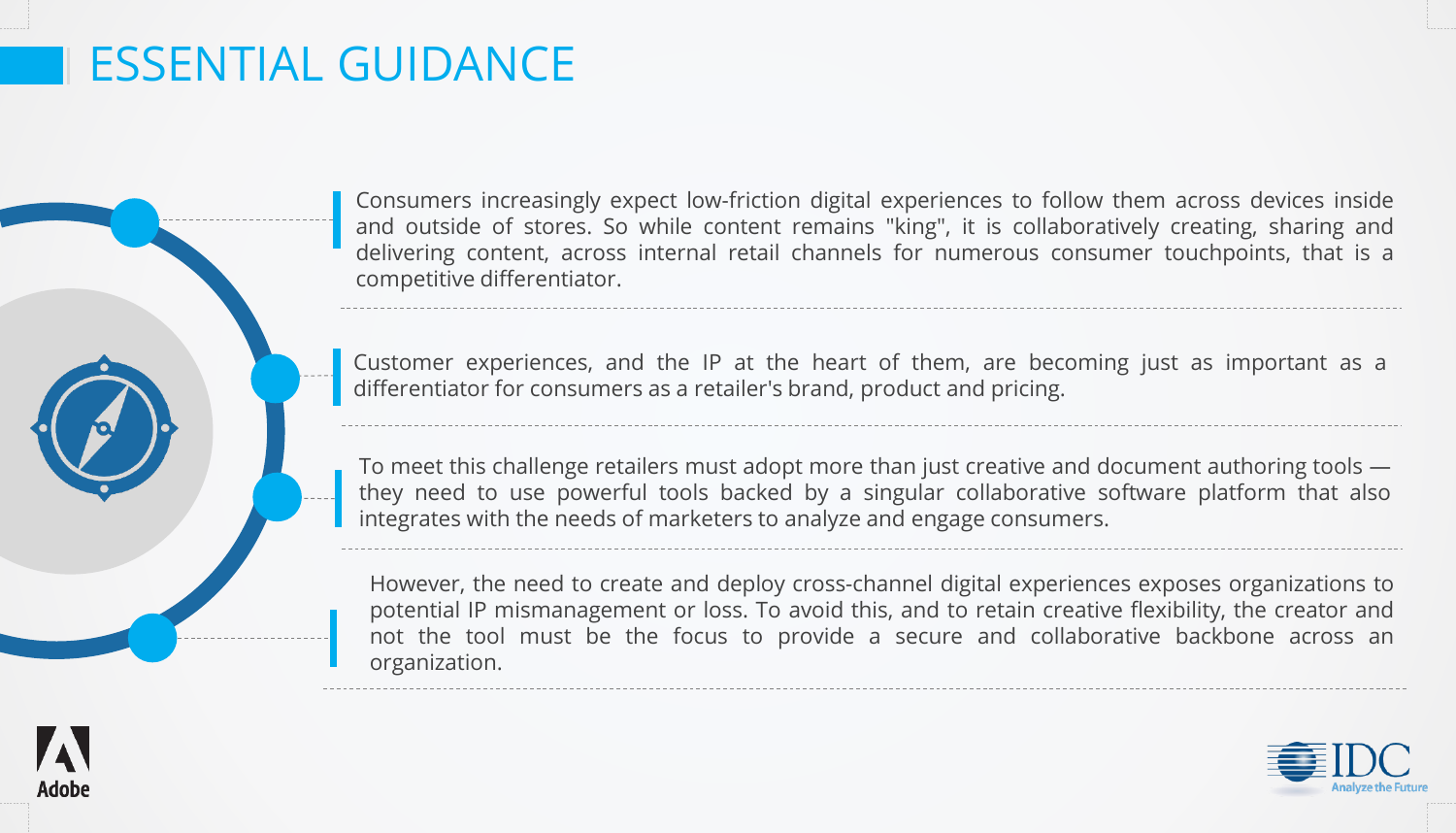#### ESSENTIAL GUIDANCE

This approach provides a secure foundation for creative employees to be flexible to create content across any device, at any time, in any place, in the same way that consumers have come to expect from their cross-channel experiences.

Retailers should invest in software platforms that can evolve with them because the ability to anticipate the next inspirational and innovative customer experience will always be a challenge.

Software-as-a-service — and not its cousin, the compute-only style (IaaS) — cloud solutions must be considered for their ability to introduce new capabilities continuously and seamlessly in support of both the individual's and the organization's need to provide cross-channel digital experiences.

As consumer demand for cross-channel digital experiences grows, fully integrated content platforms become a necessity — and without these, retailers risk damaging their brand.



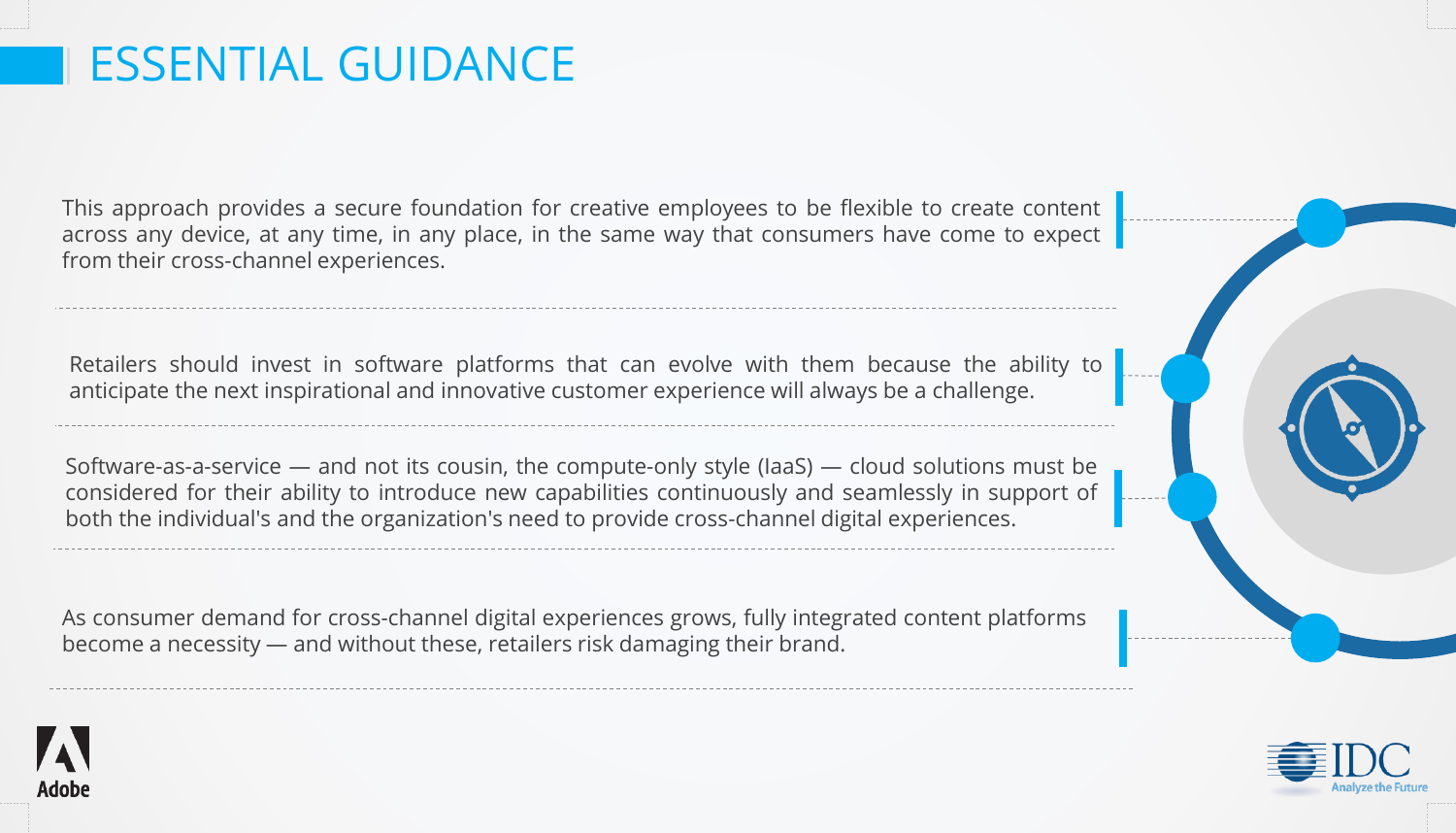#### METHODOLOGY

The IDC data presented in this Info-Brief comes from the following industry and retail consumer surveys:



IDC's **European Digital Transformation Survey** conducted in June 2015 among 50 business executives by country. The survey was telephone based and the sample was split by industry sector and business size.

IDC's **European Retail Consumer Survey** conducted in March 2015 among 1,000 consumers by country. The survey was web based and the sample was split by country/region, age and device.

IDC's **European Vertical Markets Survey** conducted in October 2014 among 1,650 line-of-business and IT leaders. The sample was split by company size, industry and country.